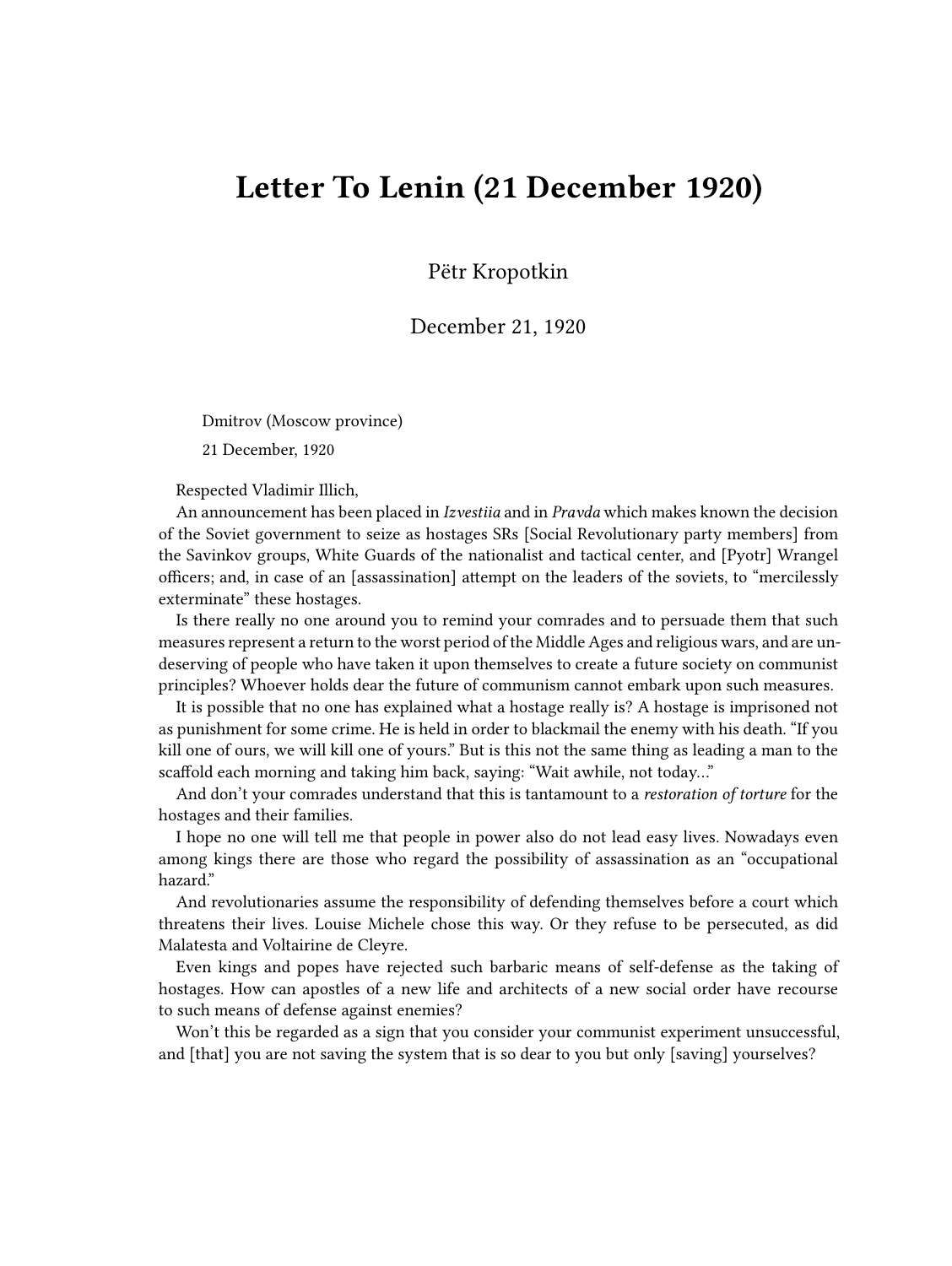Don't your comrades realize that you, communists (despite the errors you have committed), are *working for the future*? And that therefore you must in no case stain your work by acts so close to primitive terror? [You must know] that precisely these acts performed by revolutionaries in the past make the new communist endeavors so difficult.

I believe that for the best of you, the future of communism is more precious than your own lives. And thoughts about this future must compel you to renounce such measures.

With all of its serious deficiencies (and I, as you know, see them well), the October Revolution brought about enormous progress. It has demonstrated that social revolution is not impossible, as people in Western Europe had begun to think. And, for all its defects, it is bringing about progress in the direction of equality, which will not be corroded by attempts to return to the past.

Why, then, push the revolution on a path leading to its destruction, primarily because of defects which are not at all inherent in socialism or communism, but represent the survival of the old order and old disturbances, of an unlimited, omnivorous authority?

P. Kropotkin